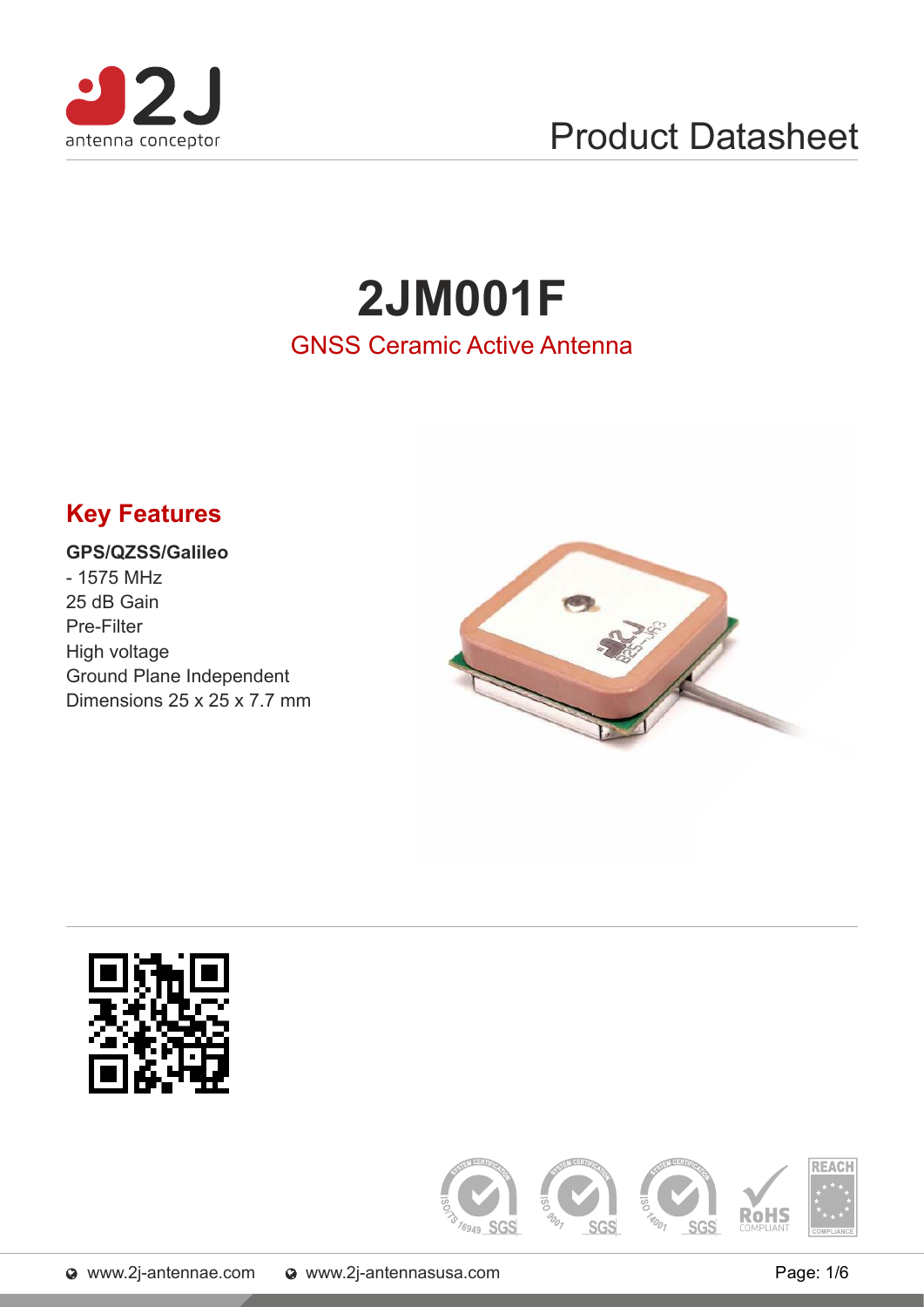

### **1. Antenna and electrical specifications**

| <b>Parameters</b>                 | <b>GNSS Ceramic Active Antenna</b>                  |
|-----------------------------------|-----------------------------------------------------|
| <b>Standards</b>                  | GPS/QZSS/Galileo                                    |
| <b>Bands (MHz)</b>                | 1575                                                |
| <b>Frequency (MHz)</b>            | 1575.42                                             |
| Passive Gain (dBi)                | $-3.6$                                              |
| <b>Impedance (Ohms)</b>           | 50                                                  |
| <b>Radiation Pattern</b>          | Hemispherical                                       |
| <b>Voltage Range (V)</b>          | $3.0 - 5.0$                                         |
| <b>Active Gain (dB)</b>           | 25 @ 5.0 V                                          |
| Noise Figure (dB)                 | 2.5@5.0V                                            |
| <b>Current Consumption (mA)</b>   | 20 @ 5.0 V                                          |
| <b>Power Consumption (mW)</b>     | 100 @ 5.0 V                                         |
| <b>Saw Filter Type</b>            | Pre-Filter                                          |
| <b>Out of Band Rejection (dB)</b> | 43                                                  |
| <b>ESD Protection (kV)</b>        | 2                                                   |
| <b>Connector Type</b>             | U.FL Standard (Other Connectors Available)          |
| <b>Cable Length</b>               | 100 mm Standard (Any Cable Length Available)        |
| <b>Cable Type</b>                 | 1.37 mm Mini-Coax Standard (Other Cables Available) |

## **2. Mechanical and environmental specifications**

| <b>Specifications</b>            | <b>2JM001F</b>            |
|----------------------------------|---------------------------|
| Dimensions (mm)                  | $25 \times 25 \times 7.7$ |
| <b>Operating Temperature (C)</b> | -40 to +85                |
| <b>Storage Temperature (C)</b>   | -40 to +85                |
| <b>Substance Compliance</b>      | <b>RoHS</b>               |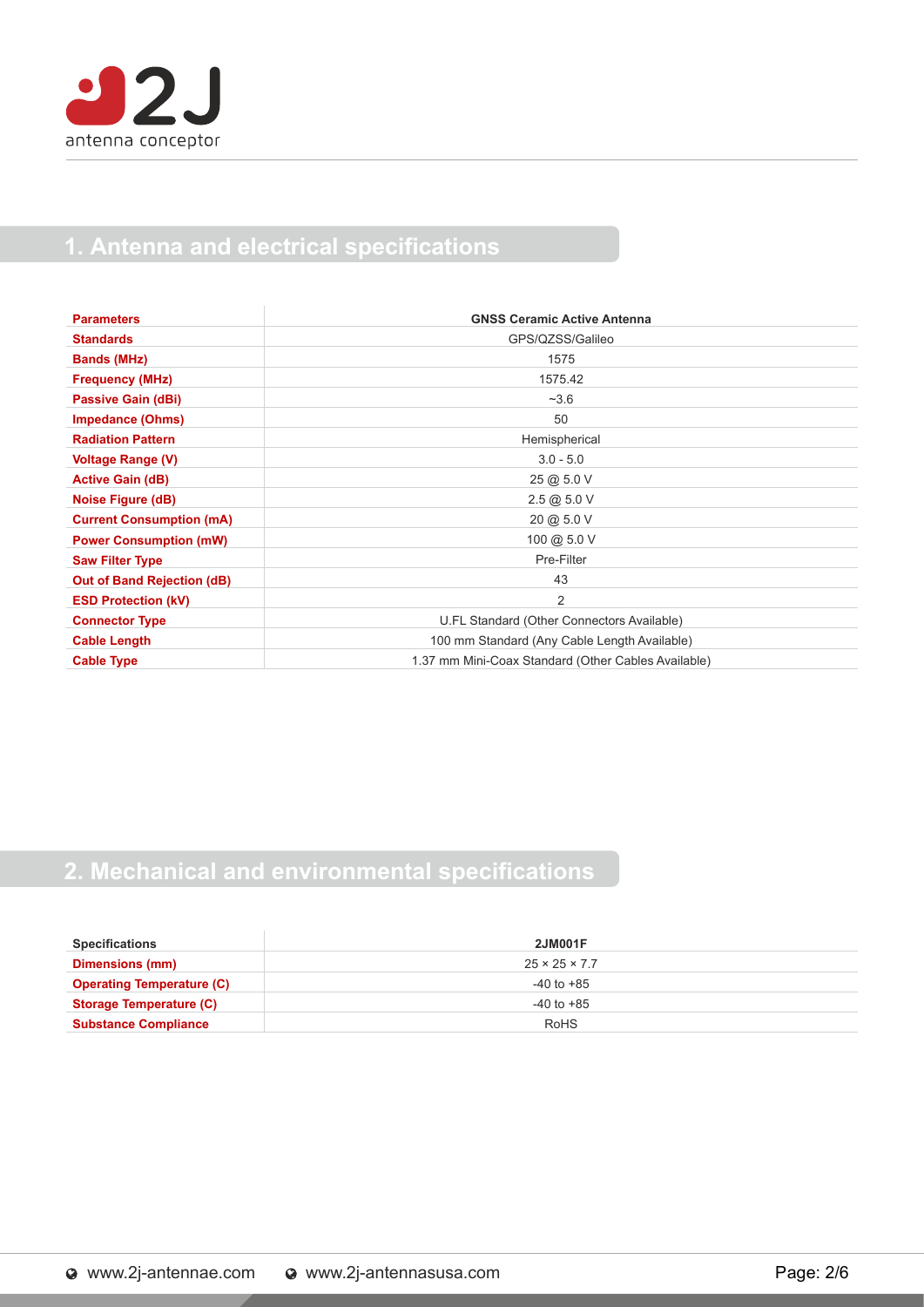

### **3. Antenna parameters**



**\*** Measured at 5.0 V



Radiation pattern reference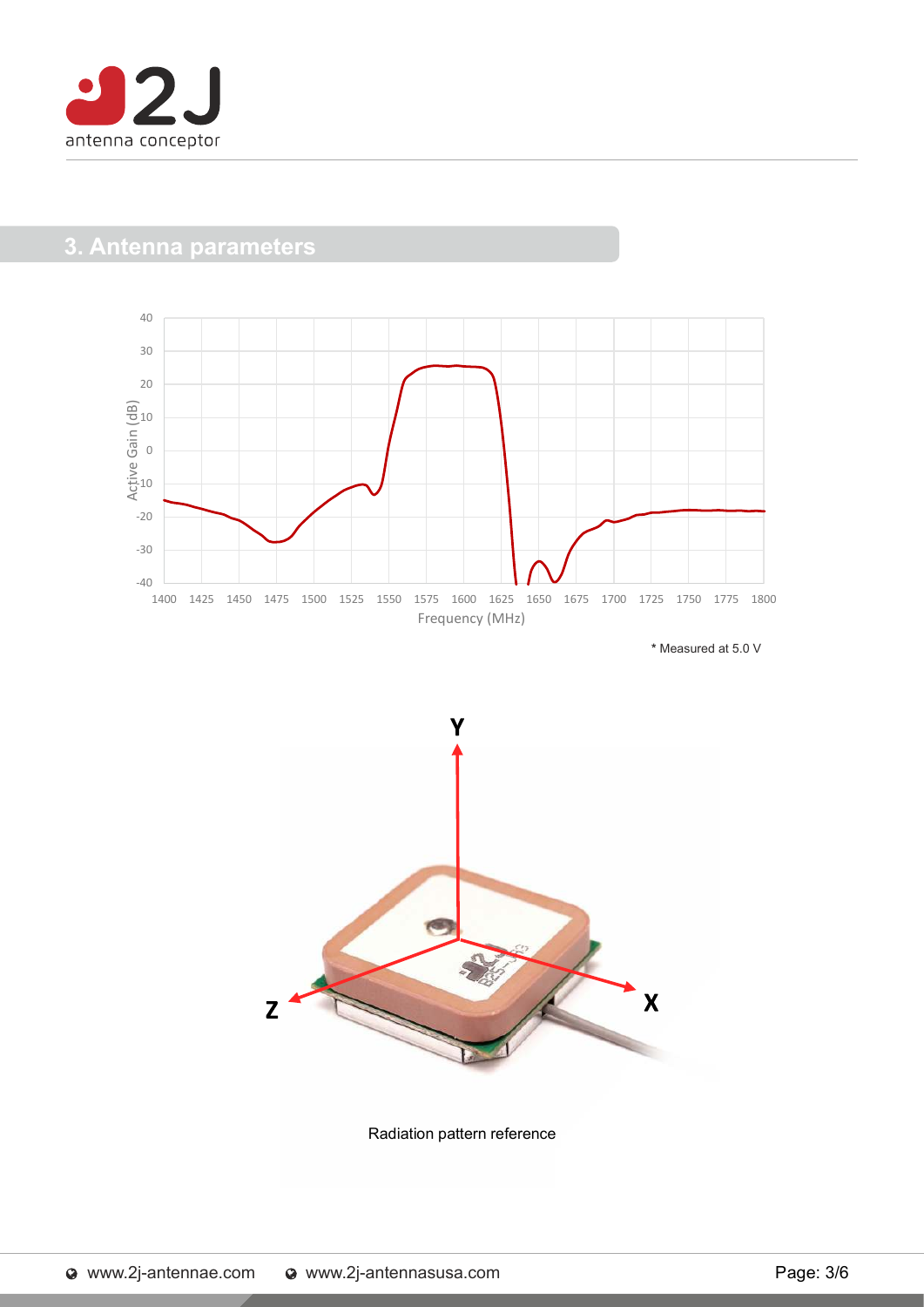



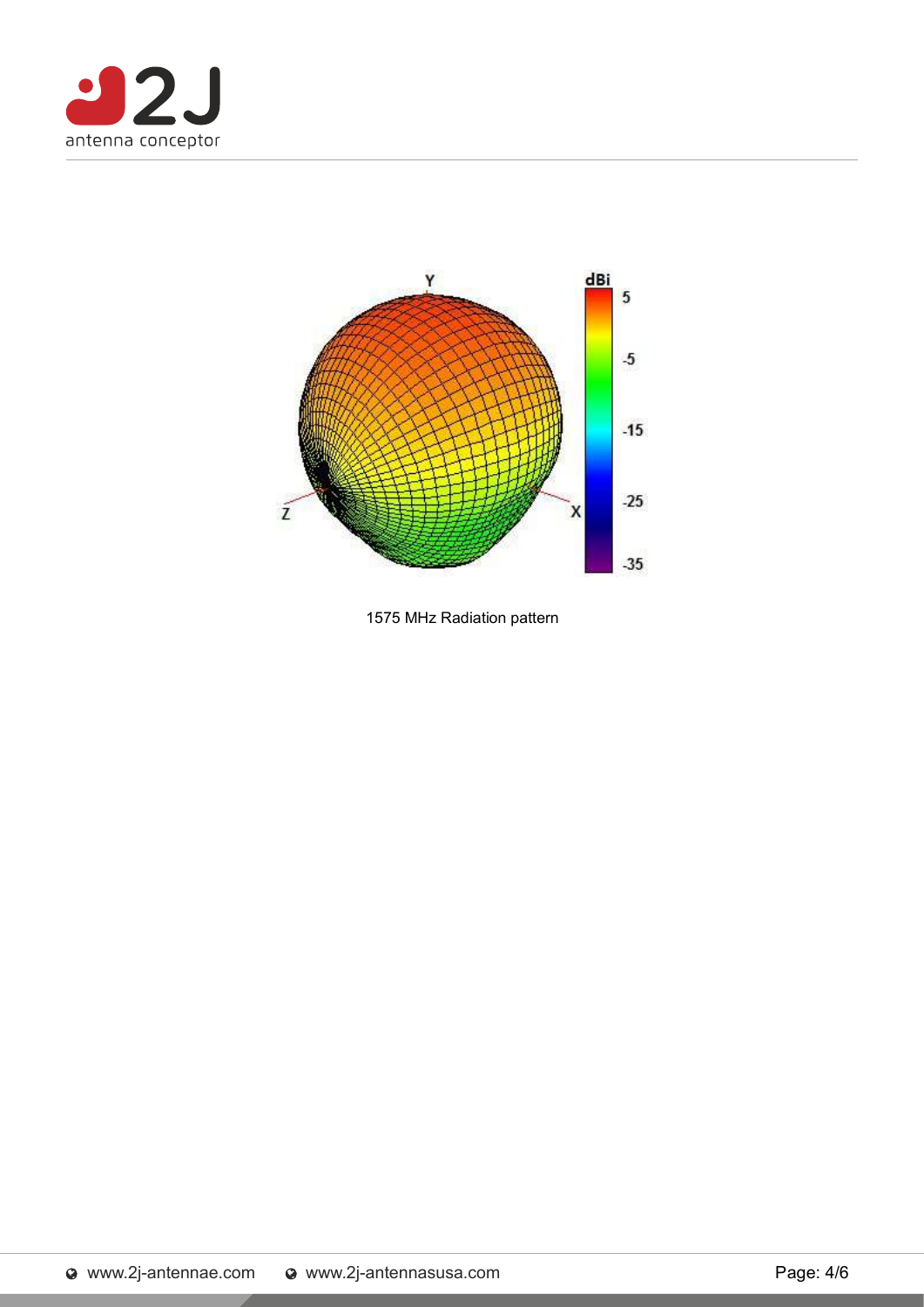

## **4. Antenna drawings**